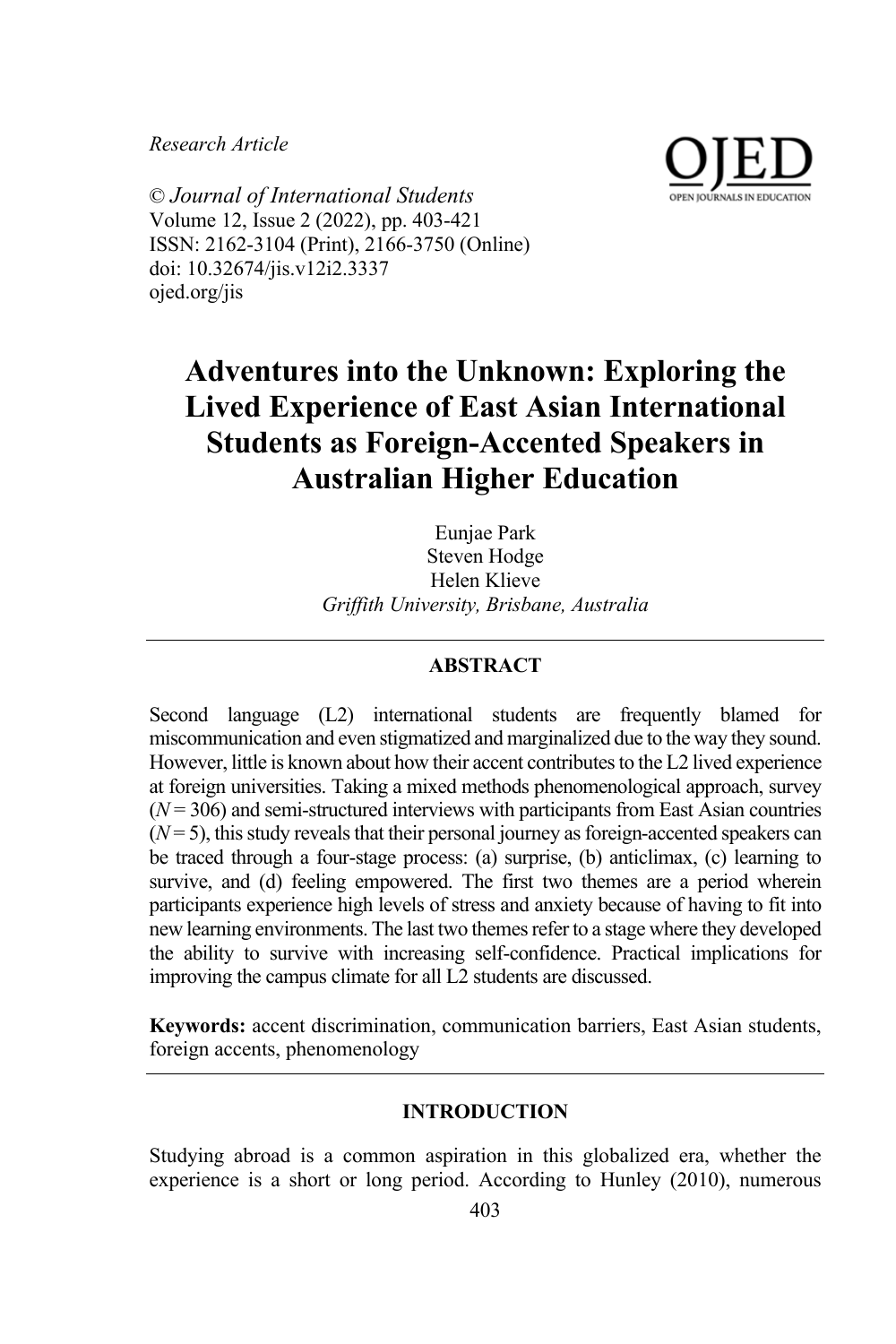studies suggest that this experience provides a wide range of benefits for L2 international students, including improving their language proficiency, developing intercultural awareness, achieving a greater understanding of international affairs, enhancing adaptability, and contributing to personal growth. However, the shift from the controlled environment in which they prepared for their study abroad to unfamiliar settings where language and culture are drastically different is highly complex. Research into the process of settlement and social and academic integration into new university settings have revealed psychological issues (e.g., anxiety, depression, stress, feelings of worthlessness), homesickness, loneliness, cultural differences, social isolation, academic performance stress, racial discrimination, and language barriers (Hunley, 2010; Jean-Francois, 2019; Khawaja & Stallman, 2011; Park, 2016; Sawir et al., 2012). Beginning a new university life in a foreign country can be daunting and overwhelming.

A considerable amount of research has been dedicated to understanding the challenges faced by L2 students during their transitional period, often concluding that limited language proficiency has a direct and adverse influence on their social and academic life on campus (Dooey, 2010; Khawaja & Stallman, 2011; Moon et al., 2020; Sawir et al., 2012). This contention implies that limited language proficiency is at the heart of international students' adjustment difficulties. Although L2 students' language use is clearly an element in these difficulties, it should not be viewed in isolation from its social and cultural context (Miller, 2003). Spoken language, the focus of this study, is neither simply a means of communication nor a linguistic competence. Rather, spoken language, when perceived as leading to troubled communication emerge as lived issues that initially produce deeply felt concern in L2 students.

L2 students' accent and speech style serve as a signal in their evaluation as an interlocutor that can undermine successful communication (Kettle, 2013). Having an accent can deprive interactions of meaning (Miller, 2003). Accent has been blamed for miscommunication, and it may become the root of stereotyping, racism, and other types of discrimination (Derwing & Munro, 2009). Even so, little empirical research has been conducted on how accent plays out in L2 students' social and academic life at foreign universities (e.g., Kettle, 2013; Park, 2016). The present study explored L2 East Asian students' lived experience as foreign-accented speakers at one Australian university. The research sought a deeper understanding of /the students' journey from the immediate challenges of being a foreign-accented speaker to the overall impact on their life experience.

#### **BACKGROUND**

#### **East Asian International Students**

The number of international students in Australia has greatly increased over the past two decades, from 60,914 in 1999 to 442,210 in 2019 (Australian Government [AG], 2020). In 2016–2017, these students contributed around \$28.6 billion dollars to the Australian economy, with 70% of that income from the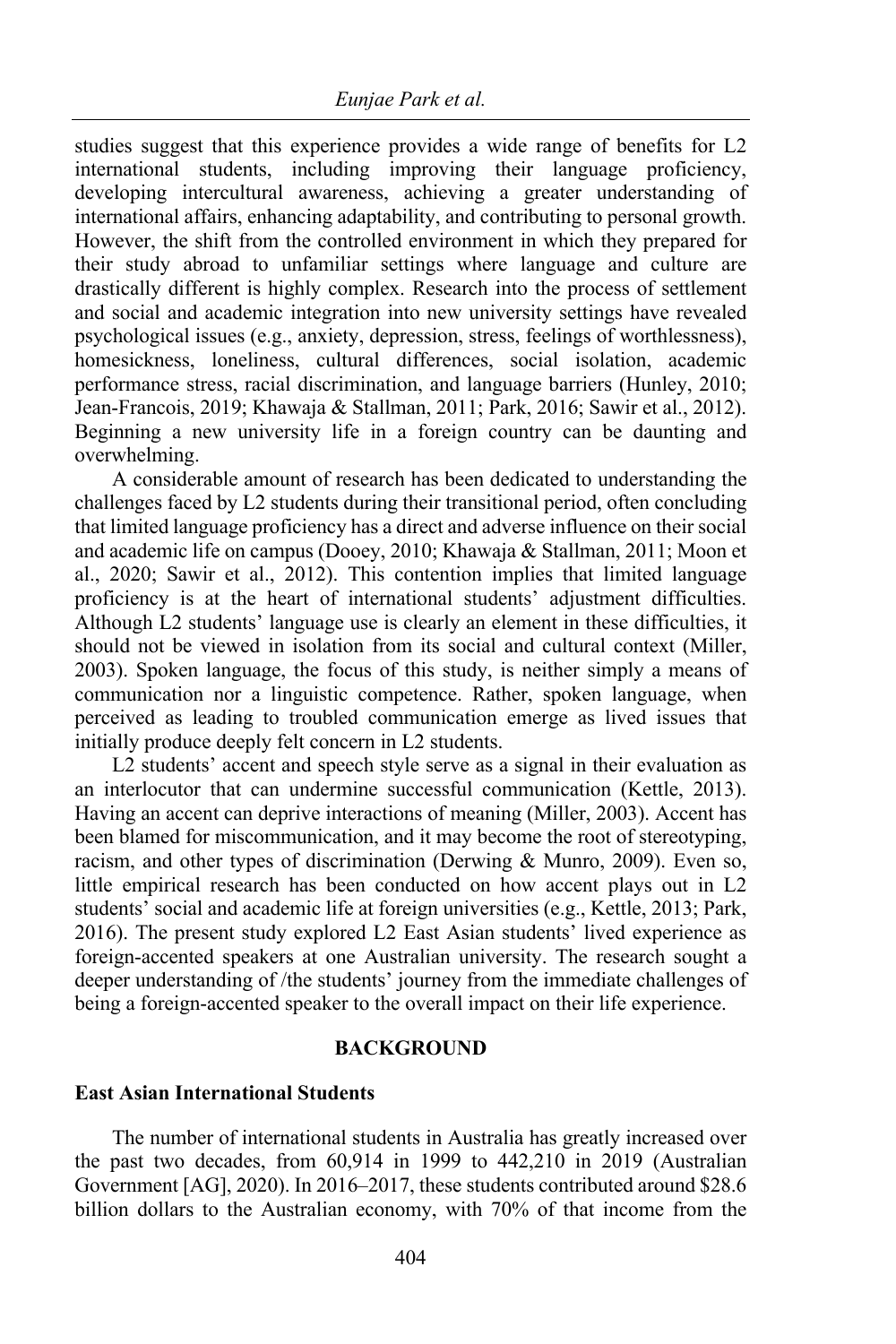higher education sector (AG, 2017). Due to the COVID-19 pandemic, the Australian Government policies restricting access to cross-border education will impact future enrolments and may decrease the number of students undertaking tertiary programs in Australia for some time. However, Northeast followed by Southeast Asian students (henceforth East Asian) have consistently represented the largest student population in Australian higher education (AG, 2017). A large number of East Asian students are from English as foreign language countries (EFL), where English does not play a significant role in daily communication.

#### **Communication Barriers Faced by L2 East Asian Students**

While moving to a new country and being immersed in new cultures may be exciting, the language differences can make L2 students feel powerless and even intimidated in their transitional period (Park, 2016). One of the most noticeable aspects of L2 students' spoken language is their accent. Having an accent is an integral part of L2 acquisition (Derwing & Munro, 2009), and once established, it is difficult to change (Bourdieu, 1977). At the same time, "accent has been blamed for all sorts of things" (Derwing & Munro, 2009, p. 476). It has been deemed the cause of miscommunication and used as a cover-up for prejudice, racism, and discrimination (Derwing & Munro, 2009). While L2 students' spoken language skills are frequently taken for granted, this important area has been under-reported in the literature.

An extensive body of literature on L2 students' transition has repeatedly problematized accent as one of the causes of broad language barriers and racial and ethnic discrimination (Dooey, 2010; Hellstén & Prescott, 2004; Houshmand et al., 2014; Jean-Francois, 2019; Sawir et al., 2012). These studies, although they are not accent-specific, suggest that communication with L1 faculty members and peers was often one-way and exclusive, placing the communicative burden on L2 students to carry all responsibilities within the communicative act (Lippi-Green, 2012). Upon arrival in a host country, L2 students need to operate through their L2 within unfamiliar settings, and thus anxiety, loneliness, and an initial loss of confidence are common experiences (Hunley, 2010; Ryan & Viete, 2009). Therefore, non-reciprocal communication—where students are not heard or received by faculty members and peers—can have deleterious effects on selfesteem and self-representation, resulting in significant delays in their social and academic adjustment (Kettle, 2013; Miller, 2003).

While L2 students need confidence to actively participate in classroom discourses and group work, interactions with L1 students may be disempowering and alienating. L2 students have reported that their opinions were not included in decision-making or taken seriously due to their speech and accent, evoking a feeling that they were "looked down upon" (Dooey, 2010; Hellstén & Prescott, 2004; Sawir et al., 2012). Some students sensed an assumption of low intelligence and competence because they were not given important tasks in group work and suffered from a fear of being blamed for miscommunication, which later became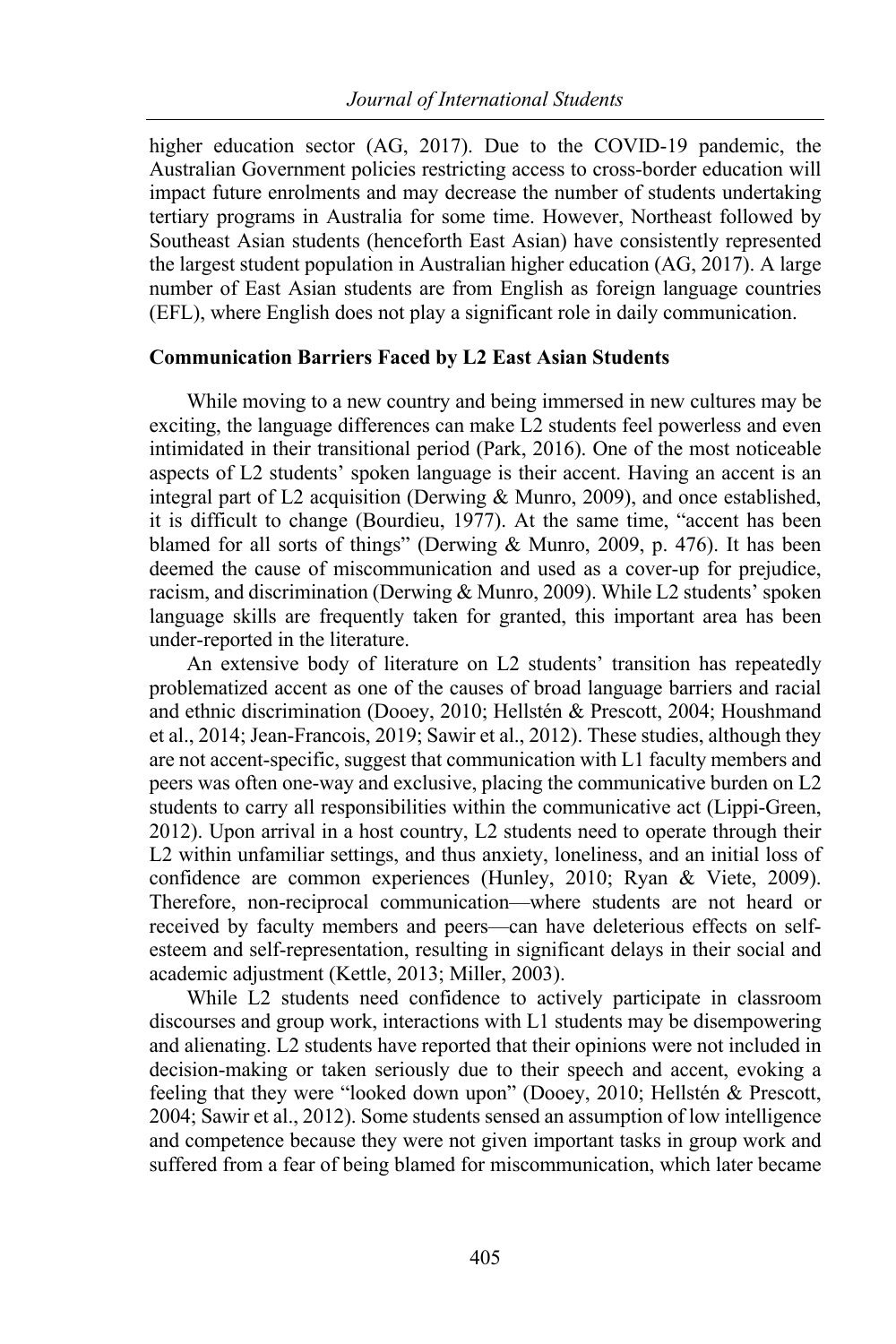a motivation to keep silent in classrooms (Park, 2016). Due to apparent unwillingness on the part of L1 students to engage in interactions with them, many believed that L1 students do not appreciate or respect their efforts to communicate and made judgments concerning their proficiency and abilities (Park, 2016; Sawir et al., 2012). Consequently, feeling excluded, passively or deliberately, being blamed for miscommunication, and detecting unwillingness to communicate on the part of others reduced participation in classrooms and inhibited relationshipbuilding with L1 students (Jean-Francois, 2019; Park, 2016; Sawir et al., 2012).

In a similar vein, interactions with faculty members were sometimes frustrating and hurtful (Hellstén & Prescott, 2004; Houshmand et al., 2014; Jean-Francois, 2019). A student in Jean-Francois's (2019) study reported: "If a white student makes a mistake, they assume it is a mistake… but if an international student makes a mistake, they assume that you are at-risk or you are dumb" (p. 1075), and she believed her accent was the main cause of underestimation. East Asian students can feel nervous and anxious about speaking up in classrooms (Kettle, 2013; Park, 2016), possibly because they have not been exposed to student-centered learning (Moon et al., 2020). Asian students in Hellstén and Prescott's (2004) study expressed that they were treated /like children and were not valued as people. Given these findings, Hellstén and Prescott (2004) concluded that such experiences can be a threat to the students' self-esteem and sense of security in classrooms.

Accent has significance beyond the struggles of L2 students for participating in educational contexts and maintaining self-esteem. English as the dominant and preferred medium of instruction in education reproduces standard English as the norm, which largely undermines the way L2 students sound because they do not abide by the standard (Kettle, 2013; Lippi-Green, 2012). According to Bourdieu (1977, p. 648), for L2 speakers, competence is not just "the right to speech, i.e., to the legitimate language which is also the language of authority (but also) the power to impose reception." Meaningful communication and learning can take place when L2 students are accepted as legitimate members of the community. However, those who are not deemed "legitimate speakers" can be silenced, excluded, or marginalized compared with the dominant group (Bourdieu, 1992), creating an unequal social hierarchy in classrooms; L1 students (the dominant group) versus L2 students (the minority group). The role of accent in social positioning and power relationships appears to play a role in shaping L2 students' lived experience.

Therefore, the main research question guiding this study is "what is the experience of East Asian international students as foreign-accented speakers in Australian higher education?," with a primary focus on the challenges and coping strategies.

# **METHODOLOGY**

To gain rich understanding of L2 East Asian students' lived experience, a mixed method phenomenological research approach was adopted. The initial survey outcomes provided a broad overview of the experiences of a large group of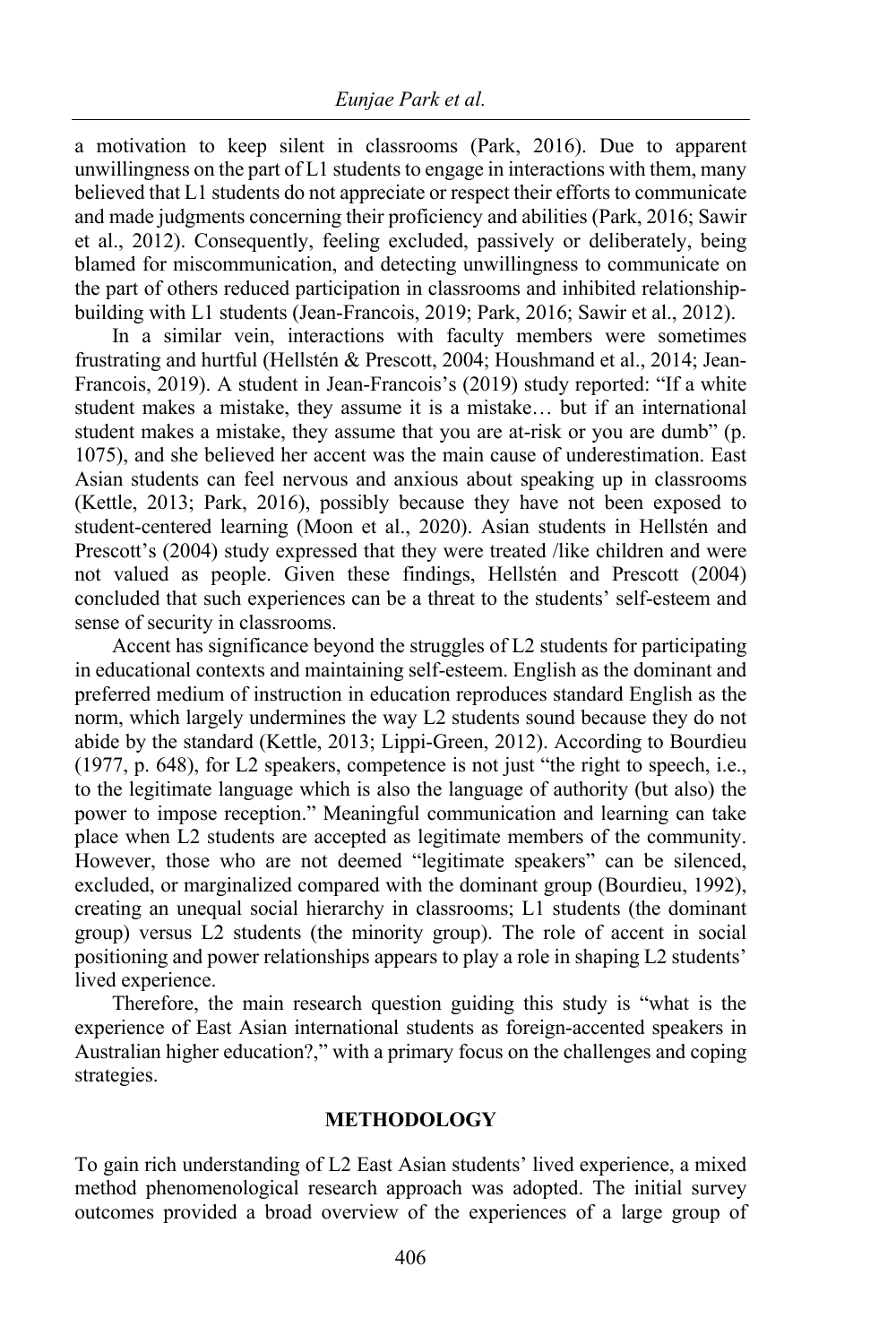participants  $(N = 306)$ , establishing a basic account of where the accent-related challenges existed and how participants mitigated those challenges to navigate the unfamiliar academic settings. Analysis of these findings paved the way for an indepth phenomenological investigation into five participants' experiences as foreign-accented speakers. Focusing on the nature of "being-in-the-world," hermeneutic phenomenology served as the primary lens for explicating the experiential meaning of the phenomenon; this is done by exploring the structure of individuals' lifeworld as they live it and by exploring the meaning they make of their existence and their social world in its wholeness (van Manen, 2016). The following sub-sections explain how the concepts of hermeneutic phenomenology were applied in the study.

#### **Procedure and Participants**

Prior to the commencement of the study, ethical clearance was gained from the Human Ethics Committee at the selected university (Reference number GU:2018/159). The selection criteria were: (a) students from EFL countries enrolled at the university and (b) those who started second language acquisition after childhood. Since age of learning (AOL) is a crucial predictor of the degree of accentedness, the critical period of L2 learning was considered for inclusion of this study (Patkowski, 1990), and demarcated at the age of 15.

A total of 306 valid survey responses were collected through purposeful and snowballing techniques (Cohen et al., 2018). From the 78 participants who indicated a willingness to take part in follow-up interviews in the survey, five participants who reported a wide range of experiences via the survey were selected. These participants came from diverse cultural backgrounds, aged 24 to 37 years and studying different academic disciplines, and had been in Australia for several years (Table 1).

| Pseudonym | Gender | Age | Time in<br>Australia | Nationality | Level of education | Field of<br>study |
|-----------|--------|-----|----------------------|-------------|--------------------|-------------------|
| Ann       | F      | 24  | 4 years              | Vietnam     | Undergraduate      | <b>Business</b>   |
| Tim       | М      | 22  | 3 years              | Thailand    | Undergraduate      | Linguistics       |
| Melissa   | F      | 37  | 10 years             | Korea       | Undergraduate      | Nursing           |
| Jennie    | F      | 30  | 6 years              | China       | Postgraduate       | Education         |
| David     | М      | 29  | 5 years              | Japan       | Doctorate          | Criminology       |

**Table 1: Participants' Profile**

The participants had varying levels of language proficiency and views on their communication skills as well as accent strength (Table 2). Among the participants, Tim was the only one who had a previous study experience in an L1 academic environment (in the United States).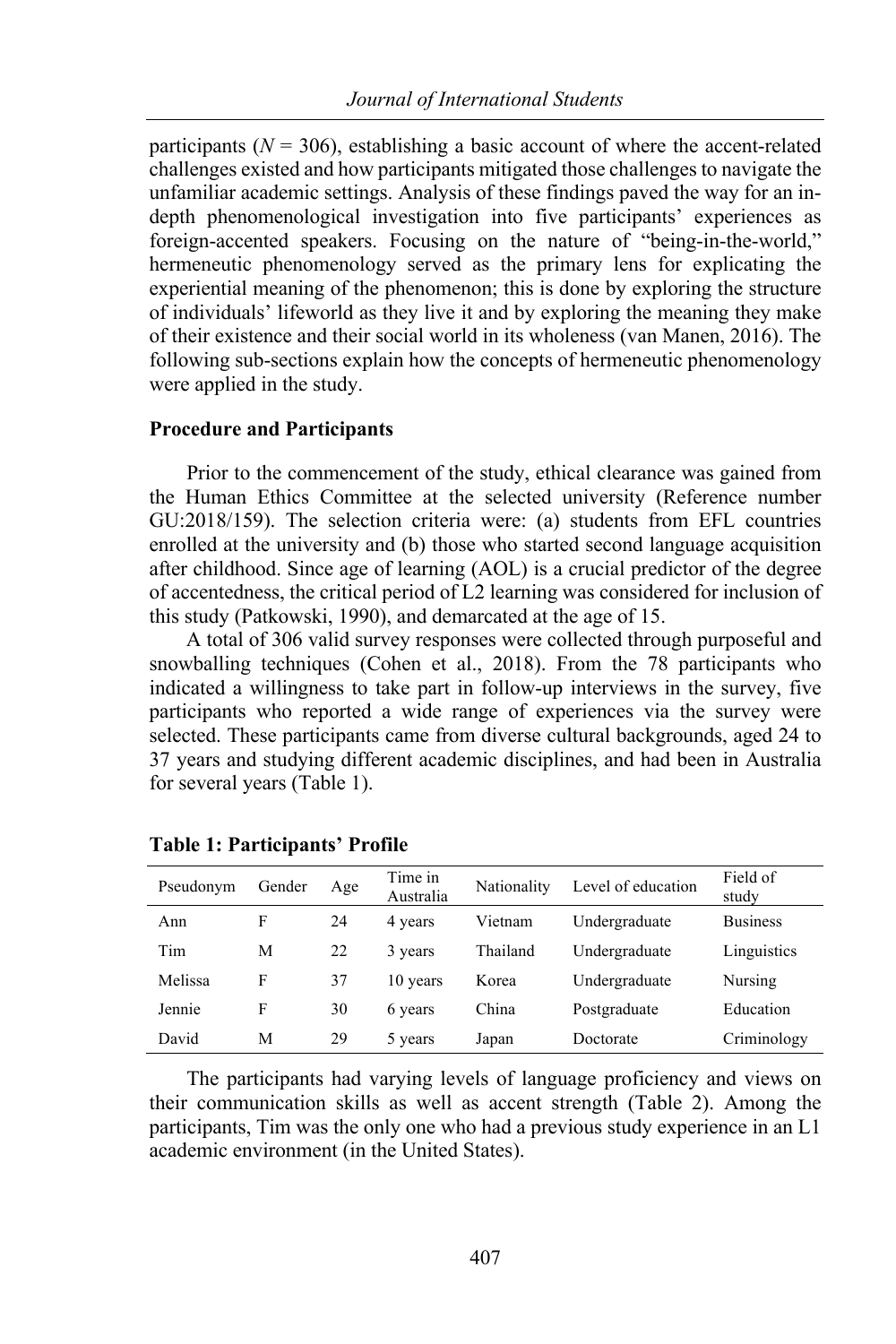| -------   |                                          |                    |                           |                                        |  |  |  |  |
|-----------|------------------------------------------|--------------------|---------------------------|----------------------------------------|--|--|--|--|
| Pseudonym | Self-reported<br>communication<br>skills | Accent<br>strength | <b>IELTS</b><br>(Overall) | Experience in<br>other L1<br>countries |  |  |  |  |
| Ann       | Poor                                     | Mild               | 6.0                       | X                                      |  |  |  |  |
| Tim       | Very good                                | Weak               | 7.5                       | $\Omega$                               |  |  |  |  |
| Melissa   | Good                                     | Strong             | 7.0                       | X                                      |  |  |  |  |
| Jennie    | Very good                                | Weak               | 8.5                       | X                                      |  |  |  |  |
| David     | Average                                  | Strong             | 6.5                       | X                                      |  |  |  |  |

**Table 2: Background Knowledge in L2**

# **Data Collection**

Data were collected at one regional university campus between November 2018 and February 2019. Adhering to the principle of hermeneutic interviewing (e.g., collaboration with participants through conversations about the phenomenon; van Manen, 2016), three semi-structured interviews were conducted at three-week intervals over a period of up to four months. With interview questions guided by the initial survey findings, interviews focused on four key areas relating to (a) experiences before and after arrival in Australia, (b) recent or current challenges as an L2-accented speaker, (c) developed strategies for coping with the challenges, (d) views about and attitudes toward themselves as an L2-accented speaker. Interviews were conducted in English, with the exception of one participant who spoke the same L1 as the lead author (Korean). Each interview lasted from 90 mins to 3 hrs and was digitally recorded and transcribed verbatim by a professional transcription service in an attempt to construct texts that accounted for participants' experience in its wholeness. Consequently, the concrete experience of participants and the meaning their experience held for them were explored.

## **Data Analysis**

All data were considered as part-to-whole when uncovering or isolating thematic aspects of the phenomenon by following van Manen's (2016) techniques of phenomenological reflection. For example, three particular steps were followed to analyze the transcript and identify themes. The first step was the "holistic/sententious" approach where the researcher tried to "capture the fundamental and main significance meaning of the text as a whole" (van Manen, 2016, p. 93). The "selective/highlighting" approach was the second step, characterized by re-reading the text several times and highlighting statements or phrases that could be considered "essential or revealing about the phenomenon or experience being described" (van Manen, 2016, p. 93). The last step was the "detailed/line-by-line" step, where each sentence and paragraph was examined.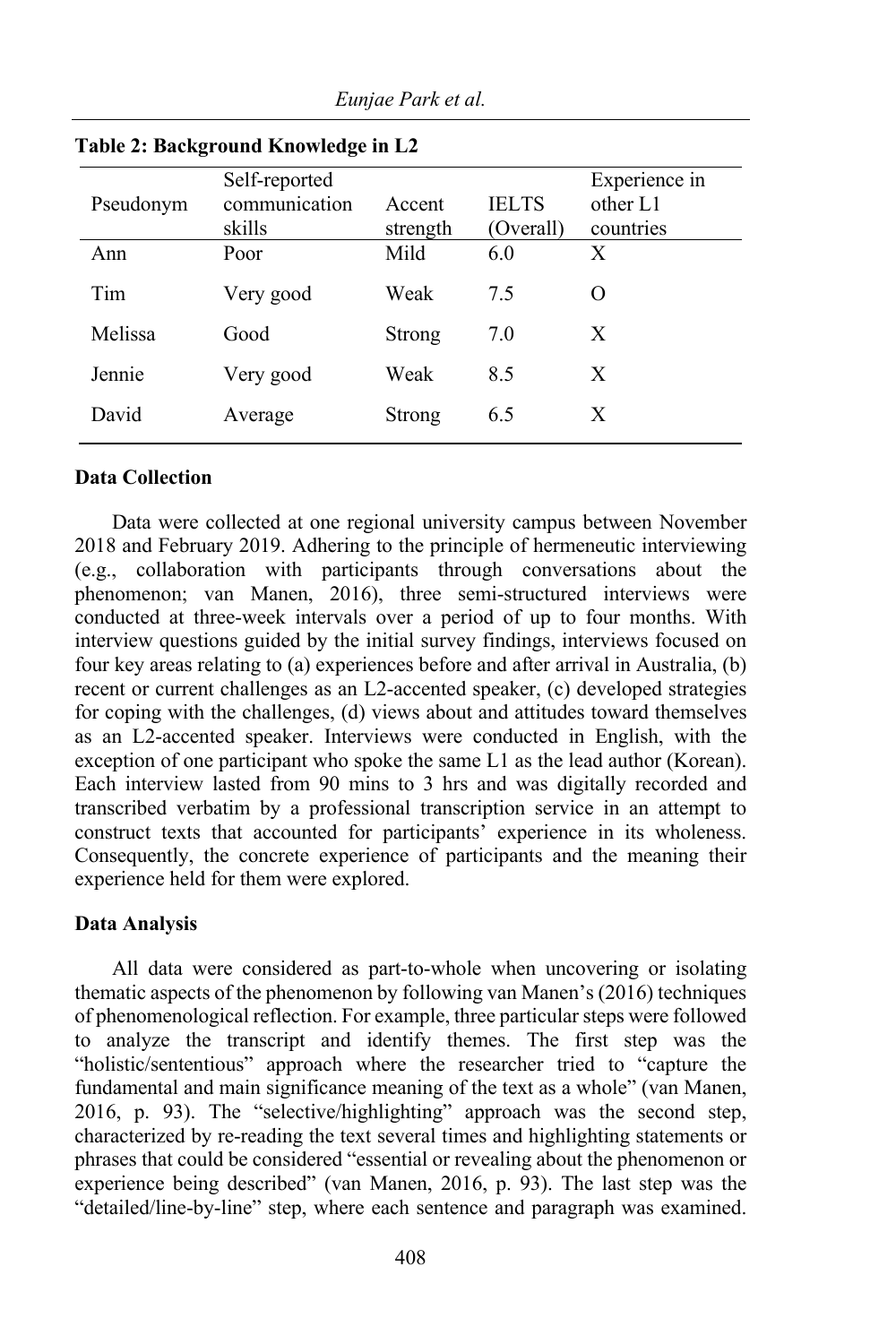The highlighted statements, phrases, and paragraphs were treated as thematic statements.

The researcher used a research journal during data collection and recorded notes, memos, and comments during data analysis in developing themes prior to composing linguistic transformation. The review of the journal material assisted in clarifying ideas and elaborating on possible connections between different data types. Subsequently, through the horizontalization process, each statement was given equal value, and repetitive and overlapping statements that were not relevant to the phenomenon studied were set aside (Hays & Singh, 2012). The researcher clustered the meaning units and thematic statements identified by the data readings, which captured various elements of participants' lived experiences and created themes in a more phenomenological manner. Through this process, an interpretive description of what it is like to be a foreign-accented speaker was developed. Throughout the process, NVivo (Version 12) was used to manage data and facilitate analysis.

Writing as a phenomenological method, the analysis continued when the researcher started writing (van Manen, 2016). To bring meanings to the surface, the researcher frequently wrote, reviewed, studied deeply, and rewrote the findings to uncover meanings in data and reveal hidden complexities.

Both member-checking and sharing transcripts with participants were conducted to enhance the integrity of the data (Cohen et al., 2018). To reduce obvious bias in the interpretation of the data, analysis of one of the transcripts was verified by another researcher involved in this study.

#### **RESULTS**

From 15 transcripts, 545 significant statements were extracted and clustered into four main themes: (a) surprise, (b) anticlimax, (c) learning to survive, and (d) feeling empowered. In the following, participants' responses were not corrected for grammar.

#### **Surprise**

In this cluster, participants focused on their experience before and soon after arrival in Australia. All participants were excited about residing and studying in Australia. At the same time, feeling out of place, feeling surprised at different English sounds, and struggling with accent and pronunciation were commonly experienced by participants.

For the majority, communicating and learning through L2 within unfamiliar settings was the biggest concern. Feeling out of place was a common experience for participants. David recalled his experience of feeling overwhelmed:

I couldn't even imagine how much it would be different from my culture and my first language. So, I thought I studied English a lot, but I found my English was not enough. I couldn't understand 100% and convey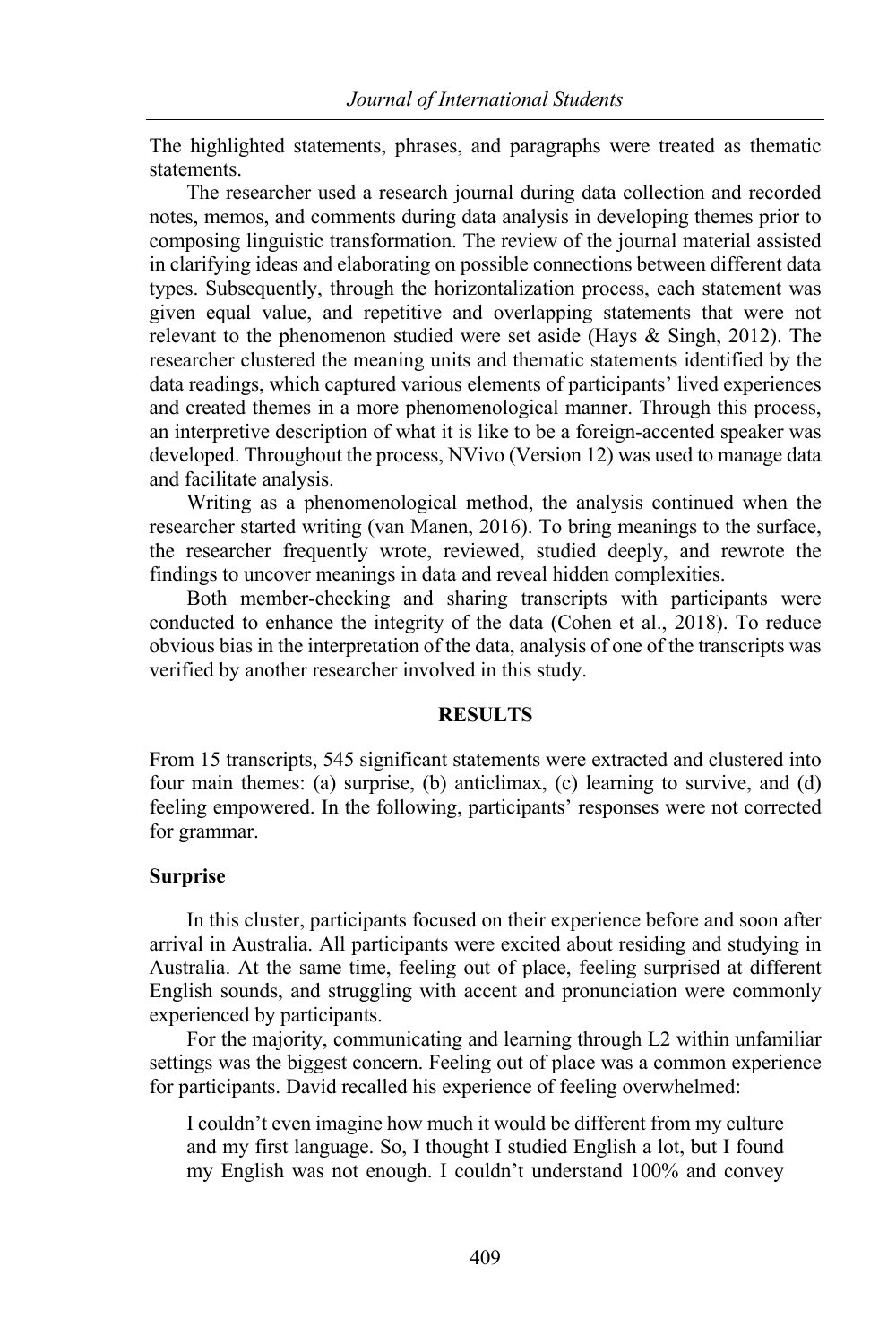what I wanted to say. I felt completely out of place. Native students are way more fluent in writing, speaking, and communicating and so forth. I thought I would have to work hard, study hard to compete with them.

Since Australia was a completely new country for him, he was worried about something beyond his imagination, something yet to be discovered. He realized that his English was not sufficient for communicating with others, despite his belief that he was well-prepared. His inability to communicate in classrooms made him feel out of place, with an increasing sense of insecurity in classroom interactions. He became concerned that he was facing some sort of barrier to studying with L1 students because they generally have better literacy and oracy skills.

Tim, who had previous experience in the United States, was excited to start a new life in Australia and initially was not worried about his L2 ability. However, he started to notice that the way he spoke English was different from most L1 speakers and he began to feel out of place: "When I first arrived, I was not very comfortable. I think, maybe feeling out of place? I just felt that I speak so much differently than other people on campus."

For participants coming from the EFL context, where the experience of English is limited to the controlled environment of classrooms, feeling surprised at diverse kinds of English could continue over months or even years. Tim mentioned: "I would say very different [L1 accent]. I am not gonna lie. I was amazed when I first arrived in Australia; this is so hard to understand what my friends and professors are saying?" Jennie also stated: "It sounded very different and very unique speech habits like mumbling and slurring…I was so frustrated, and it was so difficult to follow."

Although participants detected differences in accent between other speakers and themselves, paying detailed attention to their own speech sounds was beyond their competence. Melissa recalled the early period of her stay in Australia:

I didn't care because I had to think about what to say in English all the time. So, as long as I could speak something with subject, object, and verb, I couldn't think about other things because thinking about grammar was difficult. But I realised accent is important later I could speak and think in English a lot faster than before.

Melissa's account hints that, with increased exposure to the local language, she slowly understood the significance of accent. She implied that she was subconsciously aware of the notion of accent and pronunciation in communication, although she prioritized constructing grammatically correct sentences over producing intelligible sounds, because paying extra attention to these other linguistic areas was too demanding. In Tim's and David's cases, they were unaware of the notion of accent and thus did not view themselves as even having an accent. David commented, "accent was completely out of the picture."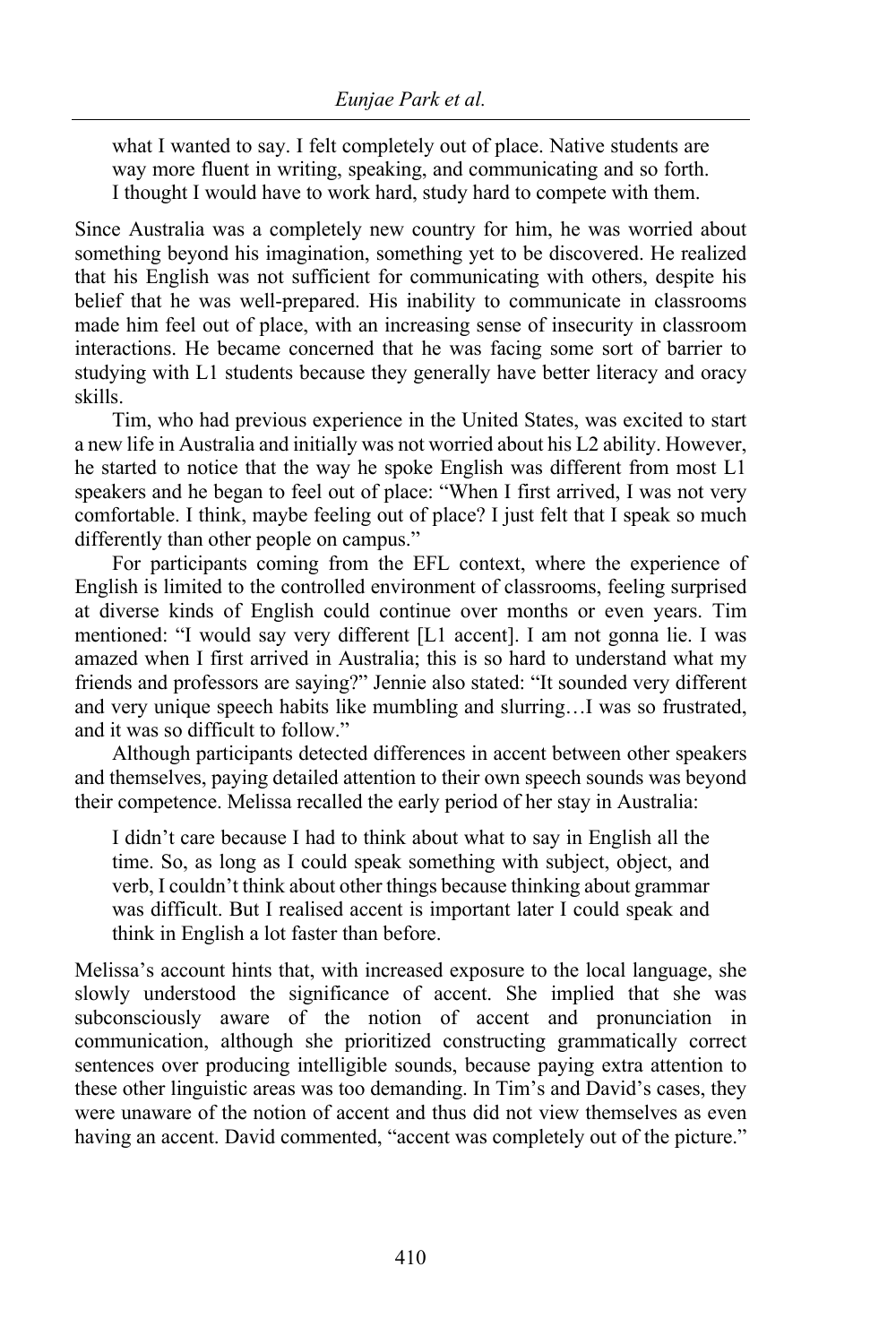## **Anticlimax**

For the participants, new challenges were mounting as their transition unfolded. Participants shared their experiences related to accented English that contributed to shaping their social and academic lives on campus. *Feeling heightened demands in communication, experiencing stereotyping and discrimination*, and *difficulties in forming friendships with L1 students* were all issues resonating in their accounts.

Feeling heightened demands in communication was a multilayered issue and appeared to be linked with other areas such as anxiety, low confidence, and limited vocabulary. Ann, who evaluated her own communication skills as poor, found many factors played a role in her interactions with tutors:

When I tried to explain my opinion to my tutor, I had to repeat many times. I think I picked the wrong words, and my pronunciation wasn't clear. I lost confidence every time I had to repeat. I felt… "oh… again…" I couldn't even ask any questions. So, I felt I was studying alone. I tried to google things I didn't understand. But you know sometimes information we find from the internet is not really correct.

As Ann indicated, her L2 performance and academic performance were weakened by her limited vocabulary and her feelings of tension, anxiety, and low confidence. While she tried hard to make herself understood, being asked to repeat her statement many times seemed to increase her sense of malaise. With a range of issues playing out simultaneously, seeking information from the internet appeared to be the last option for her, and her academic isolation is indicated in her comments: "I felt I was studying alone." Jennie and Melissa also expressed similar experiences with L1 students. Jennie stated:

I still feel a bit shy because they're going to pick some mistakes I make, and they know my grammar and pronunciation mistakes immediately. So, I feel I'd better not talk much. Sometimes, we have a group discussion… We still don't want to communicate too much with Aussies, especially the young girls because they speak so fast.

Working with L1 students was not straightforward for Jennie because of her shyness and fear of making mistakes. Intense concerns over making mistakes and a limited ability to comprehend were related to her reluctance to work with L1 students in class, especially with young female students.

In culturally and linguistically diverse classrooms, participants were required to work with a wide range of students. In the process, experiences of stereotyping and discrimination were another problem evident in participants' accounts. When communication breakdowns took place, one common reaction to the participants' struggles was blame for miscommunication. David recounted:

They [L1] just move to another topic, pretend things not happening. Just because we speak English as a second language… doesn't mean we're always wrong and we're the ones who always make mistakes and when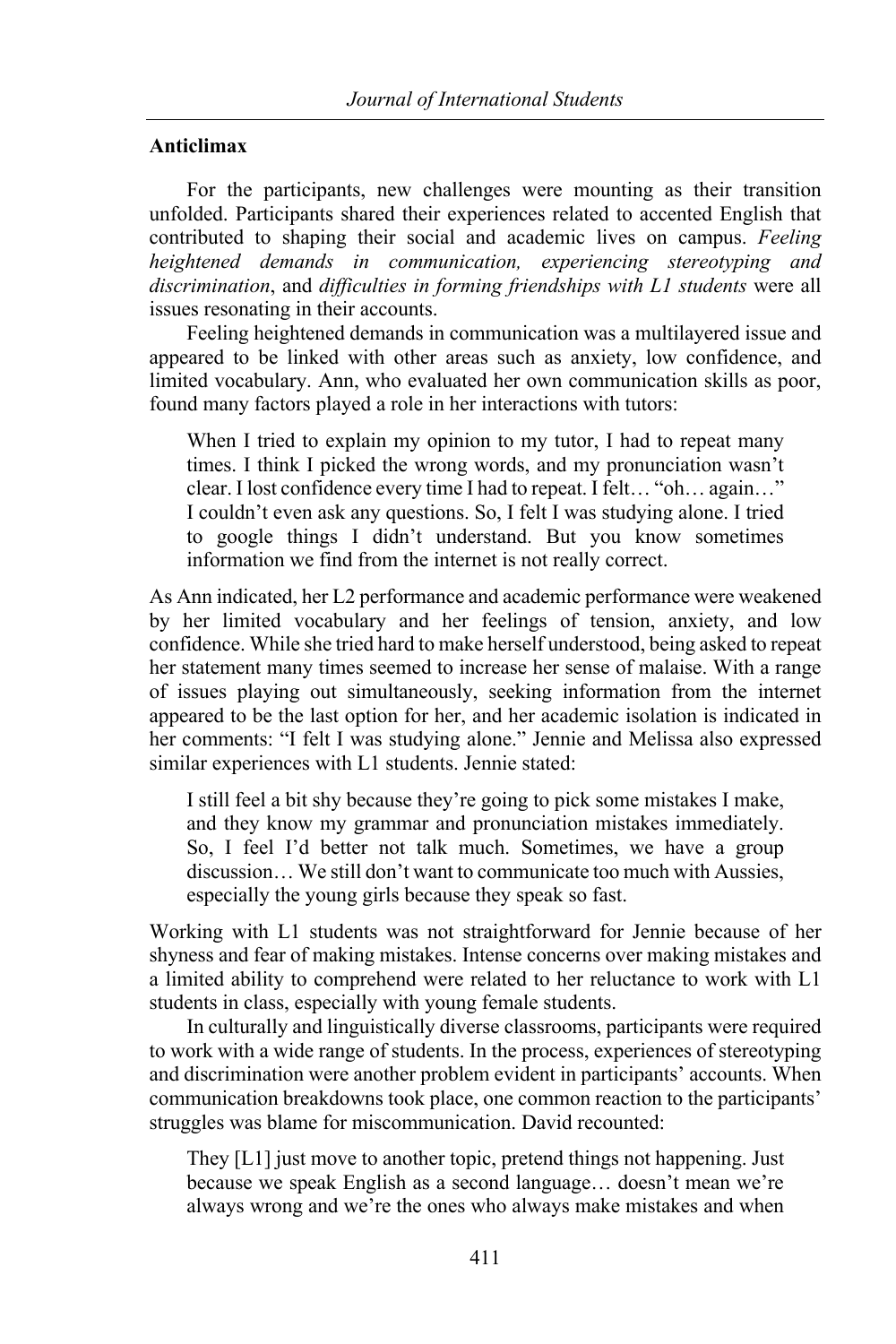we don't understand, they simply blame us. You know feelings like someone just looks down on you. But when they think it's my fault… it's kind of true… I mean sometimes, not all the times.

In David's interpretation, the strategies of moving on to another topic and overlooking miscommunication were a sign that L1 students did not want to engage with him. As he explicitly acknowledged, miscommunication could not always be attributed to him. Unfortunately, experiencing dismissive behaviors and withdrawal from the communication process evoked frustration and undermined self-esteem.

Some L1 students reacted to the participants in an offensive manner. Stereotypes associated with L2 speakers could emerge unexpectedly. Melissa stated:

She was talking about a singer and a concert that she would go to. I told her that I don't know the singer and all of sudden… she said, "if you don't speak English, why are you in Australia?" I was like… "What?? I didn't say I don't speak English. I just don't know the singer." I was so offended when she said that. She didn't even listen to me carefully. She didn't say sorry and I was shocked.

While the L1 student certainly misheard Melissa, the response to her was aggressive and humiliating, assigning all blame to her. The response seemed to be triggered by pre-existing stereotyping associated with L2 speakers. Blame for miscommunication, judgment on her English, and receiving such an insulting response came as a shock to Melissa.

All participants expressed dissatisfaction in their relationships with L1 students. The participants experienced unresponsive and unreceptive attitudes during communication with L1 students. Tim believed that his American accent was a good conversation starter, but it did no more than that:

I'll be treated slightly differently from the local people. I kind of feel that: different vibes. I'm trying so hard to be their friend until one point I become tired… I was like, "F… it. I'm just gonna be friends with international student because they're more understanding about myself, and did not really make me feel bad about being myself or being who I am." I find that it's difficult to get along with local student just because of this look.

Even from the researchers' perspectives, Tim had a native-like accent. However, his experience of forming friendships with L1 students was not different from other participants. Although he showed a genuine willingness to mingle with L1 students, putting significant efforts into talking to them, he felt the interest was not reciprocated. Attributing such difficulties to his race rather than to accent, these experiences eventually stopped Tim from trying to build relationships with L1 students. He became reluctant to go beyond his existing social circle. Seemingly, he wished to protect his identity by refusing connections with L1 students.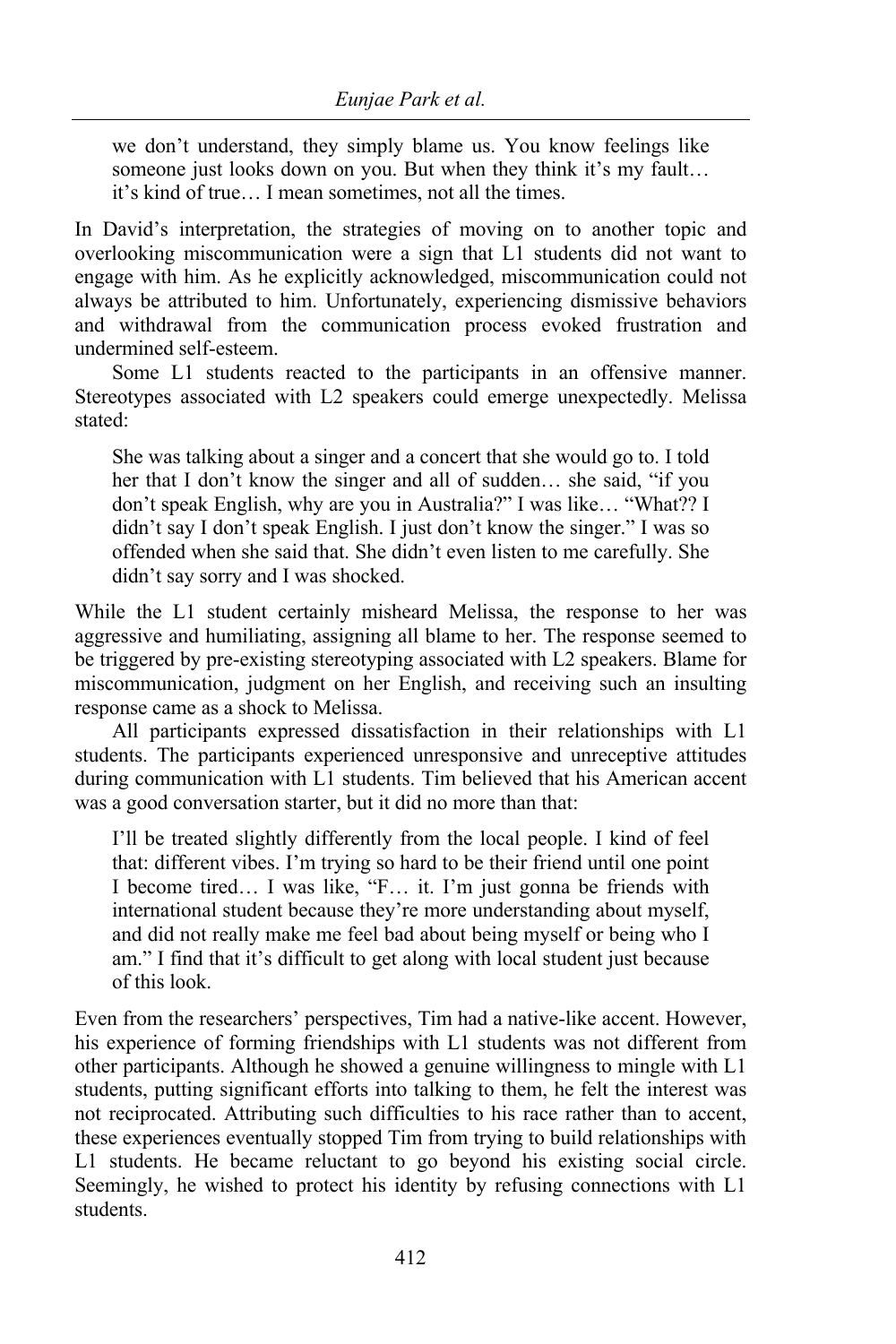## **Learning to Survive**

Participants indicated that their struggles to fit into new learning environments were gradually transformed into a deep motivation to overcome the challenges. In relation to this critical point, three sub-themes emerged: *Disguising*, *self-protection*, and *being strategic*.

"Disguising" was a strategic response made by some participants to their communication problems. Melissa, Jennie, and Ann were motivated to pretend they were a completely new arrival to elicit more tolerant treatment from L1 speakers. Melissa elaborated:

I say, "I'm new here, I didn't know." I can tell they can be patient at least for those who are new. I sometimes say my English is not great. It's one way to break the ice to initiate conversations. I see people become supportive and try to listen to me. I feel they wouldn't judge me… and I don't worry too much about making mistakes.

Melissa noticed that some L1 speakers were indulgent toward new L2 students. This observation prompted her to pretend that she herself was a new student in order not to provoke any negative reactions and feelings. Additionally, pretending to be a poor L2 speaker was one way of "breaking the ice" and taking the initiative in conversations and, further, to prevent misjudgments. In this way, she was able to manage her worries about communication demands and unjust criticism.

Self-protection (avoiding and distancing strategies) was frequently delineated within participants' efforts to control communication. Being inspired by a "TED talk," Tim reported that he intentionally avoided topics related to his and the listener's ethnicity or nationality. As he explained:

I was inspired by Ted talk and I started using that as my guideline. I start a conversation and I will never bring up about my ethnicity or my nationalities. Not because I'm ashamed of, but it's because I don't want them to put me in a box or in a category. Because once they know that, they start forming this sort of stereotype in their head and they'd be like, Oh, you must be this guy, you must be this particular person.

In Tim's words, stereotypes are mistaken ideas that people have about a certain group. He noticed that knowing a person's ethnicity and nationality can possibly lead to unhelpful assumptions about that person. To prevent this, he affirmed that speakers should not raise any questions that could be related to their identity. As Tim highlighted, the main benefit of avoiding topics associated with each other's backgrounds was "heading off" conversation that could connect with stereotyping tied to a particular group.

Jennie and Ann reported that they preferred working with co-national students, especially for group activities. They intentionally avoided being grouped with L1 students. Jennie recounted:

We're concerned about some Australian students. They don't regard Chinese students as very good. Some of them, I don't mean all of them.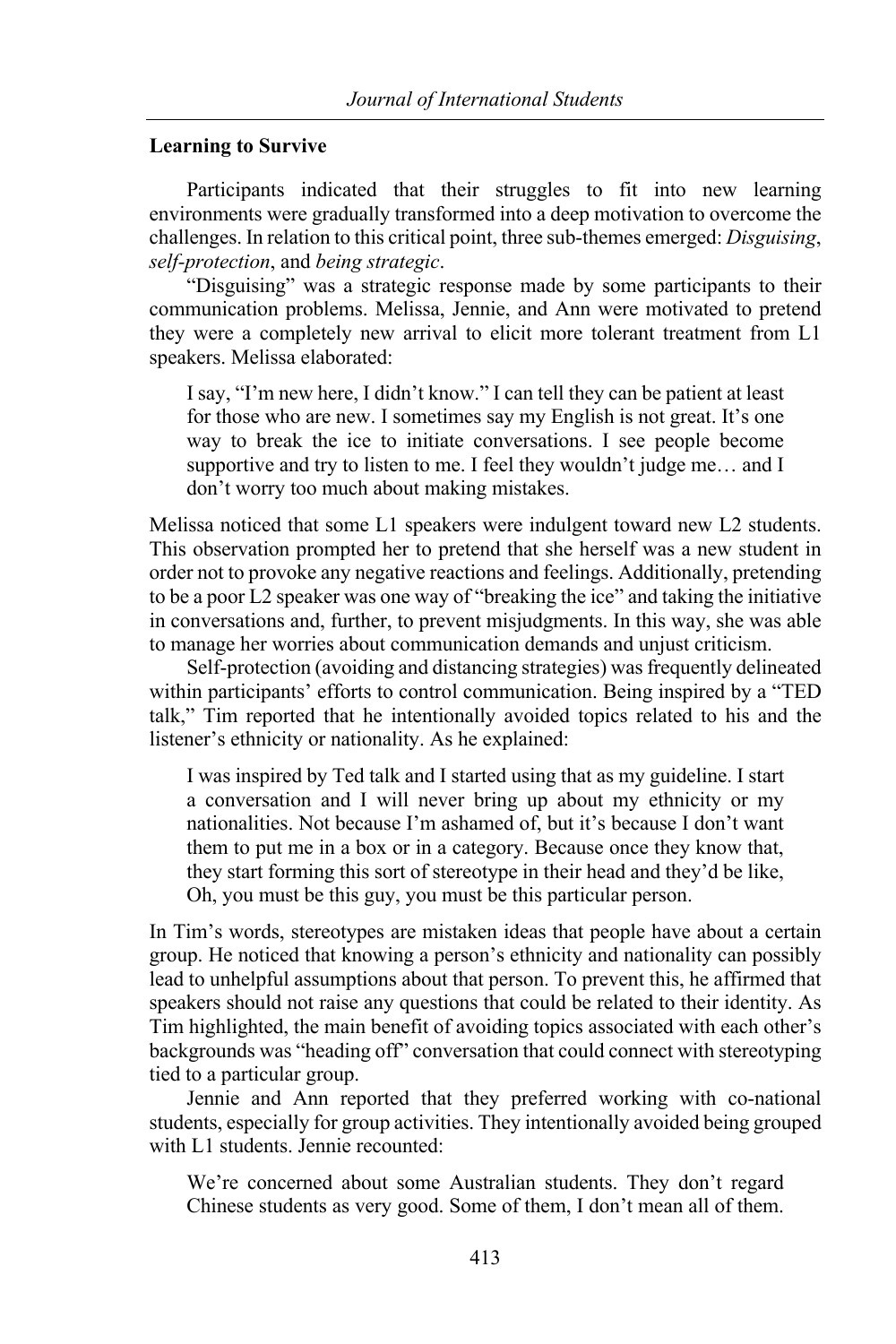That's why we try to avoid them… Sometimes… to avoid myself being nervous or looked down upon.

Although Jennie tried not to overgeneralize her experience to the entire L1 community, she developed a defensive stance in relation to misjudgment and underestimation of herself and other Chinese students.

All participants believed that putting consistent efforts into improving their communication skills was important because placement in L2 environments by itself is not a magic key to enhance their language skills. "Real English" was what participants wished to acquire through movies, dramas, news, and YouTube videos. Since the English they had been trained in back home and the English in Australia contrasted, they sought familiarity with diverse English accents. David stated:

What I found useful was to watching movies and dramas, DVDs in English because it's real English, not fake English… like in CD or… English test. I learned a lot of expressions and vocabularies. It's helpful for speaking and listening. To improve my English listening skills, I try to watch dramas in English with subtitles. So, when I encounter the word I don't know, I can just search and understand what that mean and how that used and what context that word is used.

David utilized various resources to develop his communication skills. He compared a set of media resources he used and other learning resources, such as English test materials. Using a distinction between "real English" and "fake English", he emphasized the authenticity of some media resources that assisted in his articulation. He believed that media resources were useful for learning expressions and vocabulary for oral communication in a context-sensitive way.

## **Feeling Empowered**

The participants eventually became resilient and strategic in managing the challenges they faced. They realized learning through difficulties, and improving skills through painstaking efforts were ultimately valuable processes. At the same time, the participants gained a wider perspective on the challenges faced by L2 students. *Communication difficulties are natural* was a sub-theme discerned in the data. Tim recounted:

I don't see it as barrier, but it's something that people make errors naturally when we talk. And if you're just like, "Oh, what did you say?" It's not always because of accent… it's because the speaker might just miss it because she was focusing on something else. It's not a big deal, I feel like. I know there are some people who abruptly respond to those students with accents though.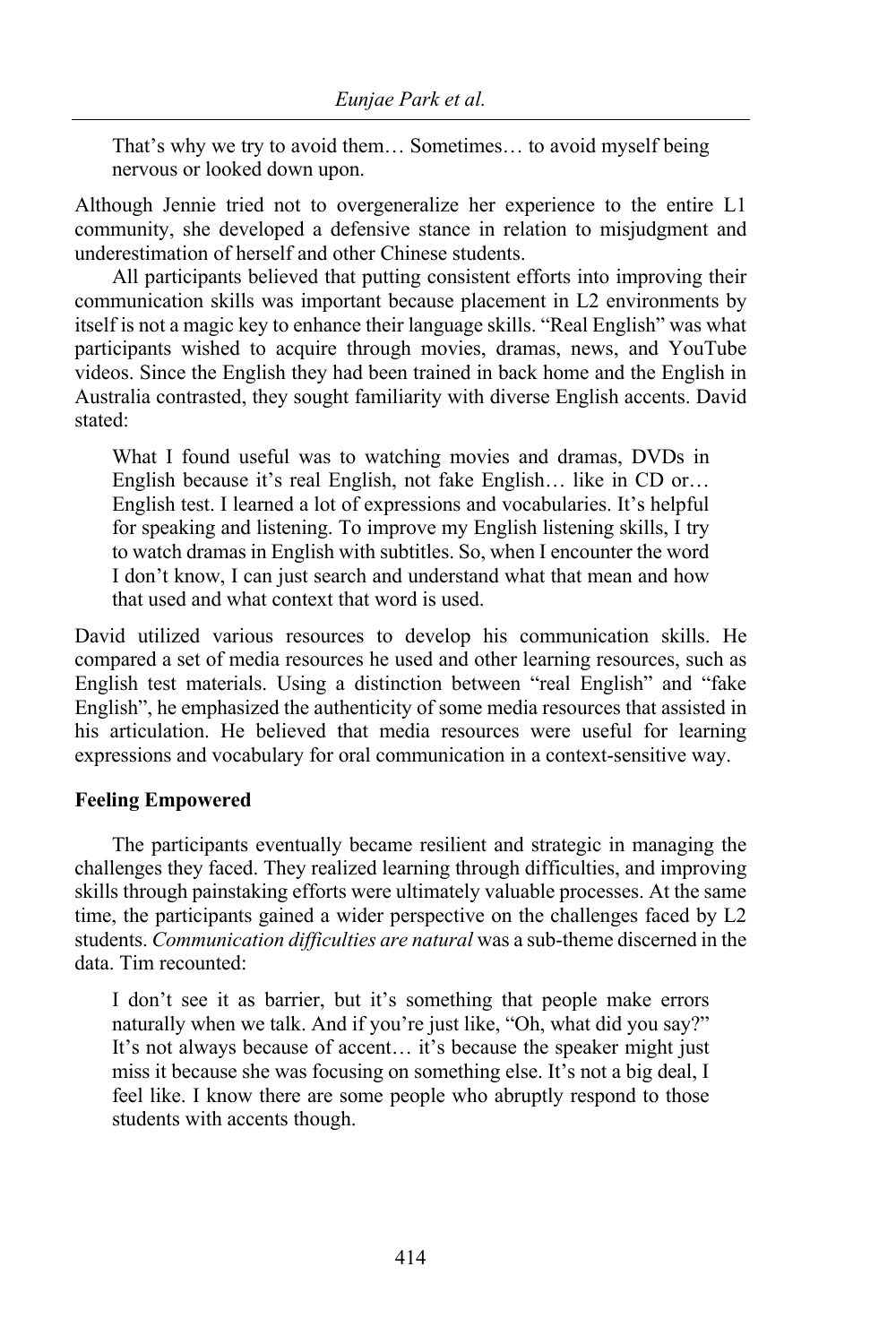Acknowledging the social consequences for L2 students of having a different accent, difficulties were not perceived as a problem in principle, and were interpreted as a natural process in any communication to establish a mutual understanding. Participants appreciated that miscommunication could take place for a number of reasons—not solely because of the accent itself, but because the speaker's message may be misinterpreted by the listener. Additionally, all participants used expressions such as "it's part of my life," and "it happens all the time," clearly indicating that they believed miscommunication is a common phenomenon in their life experience rather than a deficit or failure.

*Having L2 is valuable* was another sub-theme identified in participants' accounts. Although they had to endure tough times in unfamiliar settings as an L2-accented speaker, they eventually valued their L2 ability, irrespective of their level of accentedness or language proficiency. Ann stated:

I didn't have much confident to talk to people and people's accent made me so worried and even quieter student. Every time I didn't understand people and people didn't understand me, I was embarrassed and very sad. But being a second language speaker, I define this term positively, because when I go for travelling, I can meet more people and talk to people. After living in Australia, I can understand many accents and I like that. I think that's like extra ability. I can't have that ability if I just stayed in Vietnam.

While being an L2 speaker and not being able to accommodate different accents impeded her L2 performance, thereby creating stress for her, Ann held positive attitudes toward her experience and herself. Instead of concentrating on what she could not do, she placed much emphasis on what she had achieved and what she could do in the future because, without any challenges and aspirations to improve her circumstances in Australia, she would not have accomplished similar outcomes and developed such resilience.

*Being proud to be L2* was also a common sentiment among participants. Although they felt their L2 skills were often taken for granted in Australia, they were proud of their ability to speak two languages. They felt neither ashamed of having a different accent nor wished to acquire a native-like accent because their accent indicates that they are bilinguals. Melissa mentioned:

As long as I can communicate with people in English and mingle with them, there's no problem having a Korean accent. I see people with a Spanish accent, Italian accent… I think when they have these accents and speak English as a second language, that makes their linguistic ability valuable. I admire their effort to speak more than one language. And I feel proud of myself as well.

Melissa believed that having a different accent should not be an impediment to successful social interactions. She appeared to be successful in establishing and representing her identity as a Korean-accented speaker, although she was not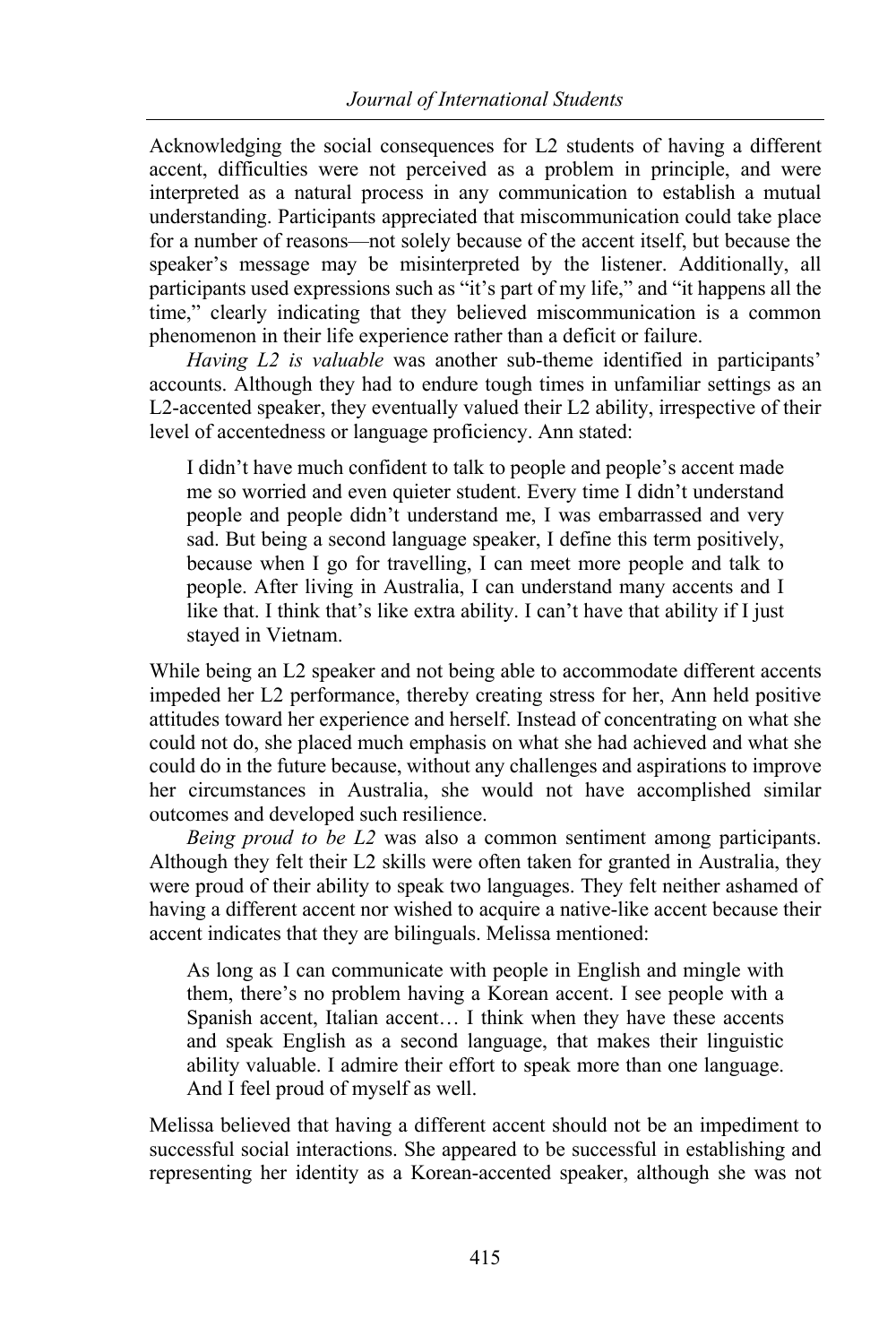necessarily recognized as a "legitimate" speaker in the dominant language context. Noting that the ability to speak more than one language requires significant investment and long-term commitment, she affirmed that having an accent reveals underlying efforts to be bilingual and thus she felt proud of herself.

## **DISCUSSION**

This study drew on the voices of five participants to understand their lived experience as foreign-accented speakers in an Australian university. Using evidence of their lived experience, our study revealed that meeting the demands of studying at a foreign institution could be a meaningful source of motivation for the speakers to pursue their personal and academic growth. Strategies developed by participants were a means of overcoming stressful life events and of assisting them to strengthen their ability and stability. Notwithstanding that such phenomenological results are not generalizable to all international students, the authors hope that findings from this study will assist in identifying knowledge gaps and highlighting areas to improve in the promotion of equality in education, ideally creating a more positive and productive campus climate for all international students.

In contrast to much research cited above (Dooey, 2010; Khawaja & Stallman, 2011; Moon et al., 2020; Sawir et al., 2012), which identified language proficiency of L2 students as a major problem in their adjustment, this research explored the experience of being an L2 speaker, or being identified as an L2 speaker, as a threat to participants' adaptation to Australian higher education. While the demand for English itself was overwhelming for some, the anticlimax experienced was partially the product of societal pressure for linguistic conformity. In this context, the power relations between L1 and L2 students were visible within interactions. Projecting a voice, being heard, and anticipating a response are basic to all communication per se; however, effective communications were not an easy accomplishment for participants. Their audible differences signified their status as an L2 speaker, so incidents of disrupted communication were not tolerated by L1 students and were even attributed to the participants, which accords with other research (Lippi-Green, 2012; Park, 2016). Such communication challenges appear to be one of the fundamental issues between L1 and L2 students. While communication barriers are left with L2 students to manage and minimize through enhancing language skills, the authors believe that real changes can be brought about by more active leadership from universities, starting with pedagogical strategies at the level of teaching and managing class interactions.

Results from this study contribute to scholarship concerning coping strategies in response to accent stereotyping and discrimination. Viewing participants' lived experiences through a positive and strengths-based lens, developing resilience as a means of learning to survive was apparent in the data. In particular, interacting with L1 speakers in real-life situations led participants to seek out and develop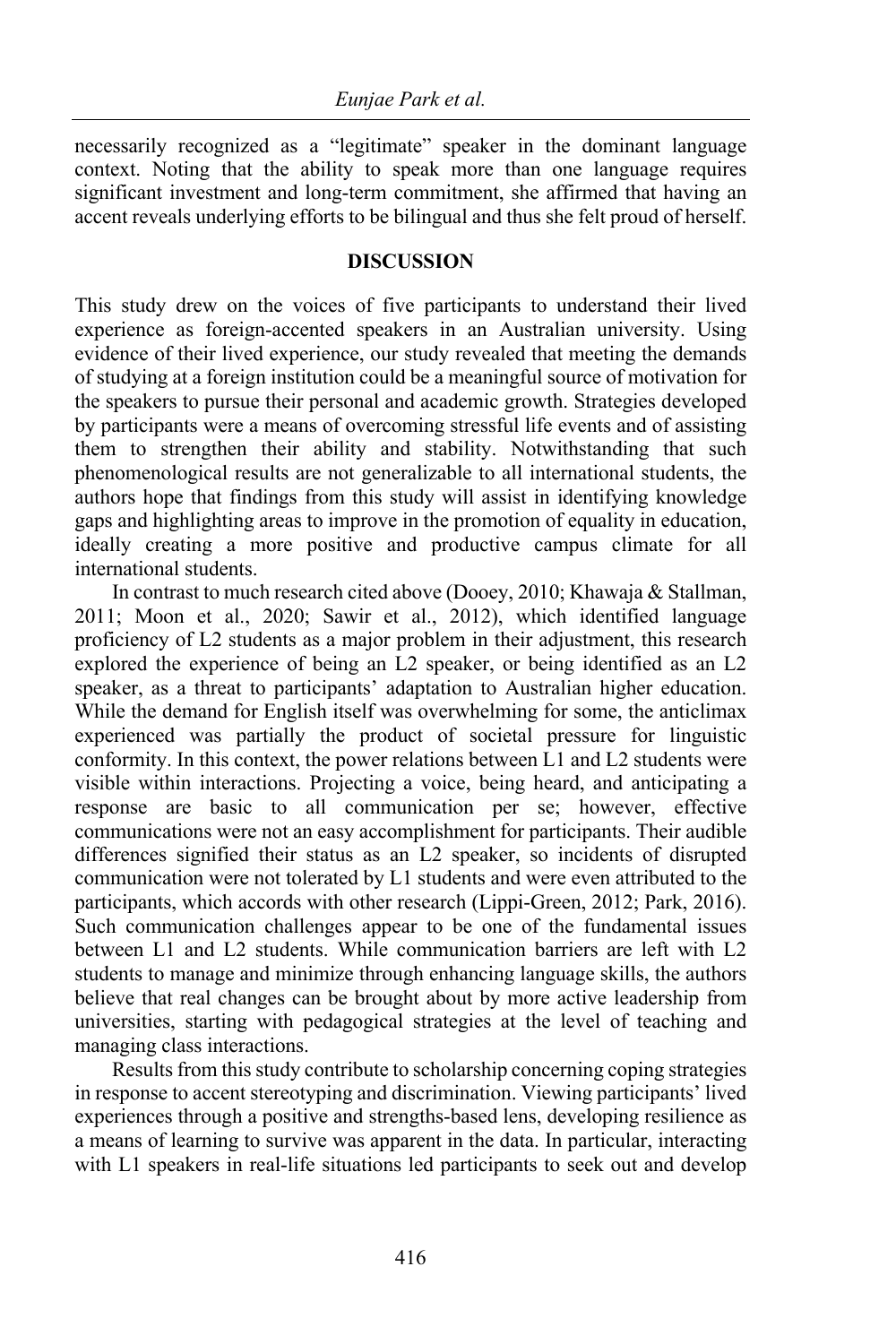coping strategies. Some coping strategies under the themes, such as disguising (e.g., pretending to be a new student) and self-protection (e.g., avoiding topics related to their background), were developed to actively control communication, maintain communication, and try to go beyond fostering simple tolerance on the part of their interlocutors. On the one hand, participants were clearly not vulnerable, but resilient and competent in terms of these coping mechanisms because they tried to succeed in "imposing reception" in L1–L2 communication, where they were constructed as non-legitimate speakers of English (Bourdieu, 1992). On the other hand, it can be suggested that a heavy communicative burden was felt by participants, possibly because the dominant group may feel "perfectly empowered" to neglect their role in the communicative act (Lippi-Green, 2012). L2 students generally have a more uncertain command of English compared with L1 speakers; however, the point to recognize is that L1 varieties of English are not necessarily the most intelligible varieties for all English users (Jenkins, 2000). Other factors should be considered, such as unfamiliarity with local accents and speech styles, as indicated in this study. Communication barriers, therefore, can be regarded to some extent as a problem of L1 speakers because some may not feel the need to accommodate or adapt to others.

Several findings were consistent with existing literature that documents passive coping behaviors developed by L2 students. For example, participants had to deal with their language anxieties and acquired the fortitude to actively contribute to their learning and that of their peers. Therefore, worrying about anticipated communication breakdowns, about not being heard, and living with a fear of being negatively evaluated and experiencing stigmatization were clearly a painful reality. Consequently, passive coping strategies such as self-protection (e.g., not working with L1 speakers) were developed to help them continue their studies without being hurt. Houshmand et al. (2014) similarly found that some L2 Asian students regarded withdrawing from the learning sphere as the last option. In practice, East Asian students are often seen as silent, reticent, and embedded in their own learning styles that do not easily align with Westernized pedagogies (Moon et al., 2020). However, the findings indicate that a campus communication climate that is unproductive involves common stereotyping and misconceptions about East Asian students to some degree. Those who perceive their campus climate as unsafe and less accepting have been reported to limit their social boundaries and not participate in non-mandatory learning activities in classrooms (Jean-Francois, 2019).

While it is interesting to know at what point the accent-related challenges encountered by participants became less distressing, this is not the focus of this study. Nevertheless, to our knowledge, our study is the first report on how L2 students make sense of themselves as foreign-accented speakers in higher education settings. In EFL countries, where L2 accent is a commonplace, they did not feel marginalized. Conversely, when living in a situation where their accent is exceptional, their identity and accent became related issues. Interestingly, contrary to popular opinion (Derwing & Munro, 2009), participants developed an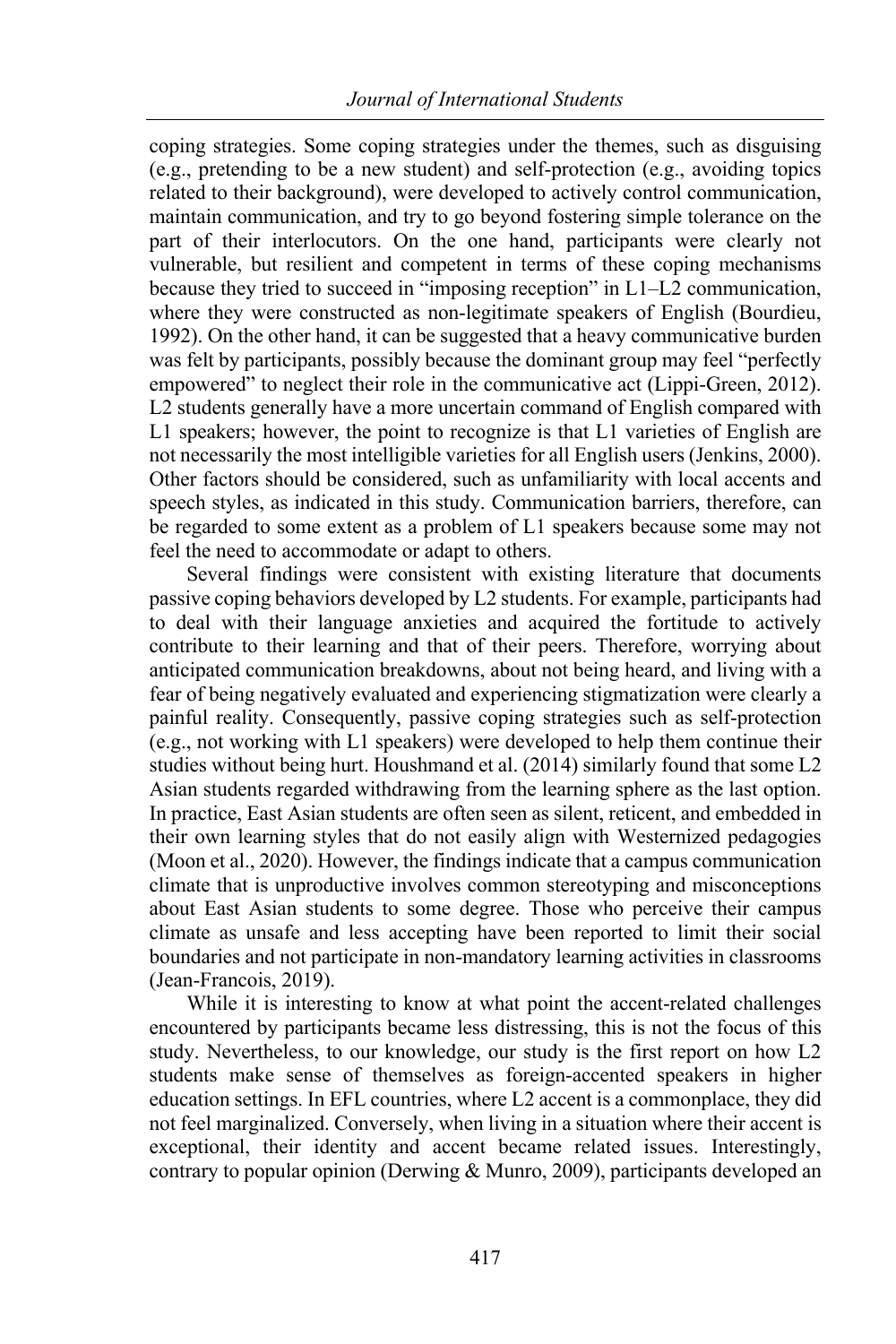interest in retaining their accent as a marker of their identity, emphasizing the value of being bilingual regardless of how they were seen or heard by the dominant group. By working through the challenges and having communication experiences in the dominant language context, they demonstrated a heightened understanding of intercultural communication along with knowledge in the management of social communicative consequences that may result from stereotypes about L2 speakers, in general. As participants believed, miscommunication is an inevitable phenomenon of any communication itself, whether their native language is English or other. Therefore, they eventually felt empowered to speak English with a foreign accent. Although the participants lived through these stages and emerged stronger, perhaps other students may be less resilient, less successful, and lost within the education system. These groups of students need more attention, support, and direction from the university community.

## **Implications for Practice**

The findings suggest that simply encouraging L2 students to be more active in classrooms, assimilate the host culture, and ask faculty members to be friendly and tolerant does not seem to be sufficient. Hence, we emphasize three implications for practice.

First, the role of faculty members is significant in creating the conditions that require hearing of and reception for L2 students (Kettle, 2013). A lack of shared responsibility in communication may be the core problem underpinning the lack of meaningful interactions between L1 and L2 students. Hence, more specific guidance for working with diverse students can be given; for example, sharing background information, being more receptive and responsive when miscommunication takes place (e.g., using simpler words, clarification, speaking slowly, avoiding colloquialism), and allowing L2 students more time to formulate their responses. The use of these localized English varieties along with particular knowledge limited to Australia may challenge the comprehension of those EFL students who did not have "authentic" exposure to different Englishes as well as culture.

Second, a "positive campus climate" for L2 students may mean that they enjoy freedom of speech, freedom from rebuke, and no fear of psychological harm within their learning environment. In that regard, intercultural communication training designed to raise social awareness for all members of the university community could be considered. Drawing on Vaccarino and Li's (2018) intercultural communication training in higher education, the training program can incorporate three themes through verbal activities and discussions: "knowledge of self", where participants reflect on their own culture and how their values can influence the way they communicate; "acknowledgement of cultural differences," where participants acknowledge how cultural differences impact on the way they think, behave, and communicate; and "knowledge of other cultures",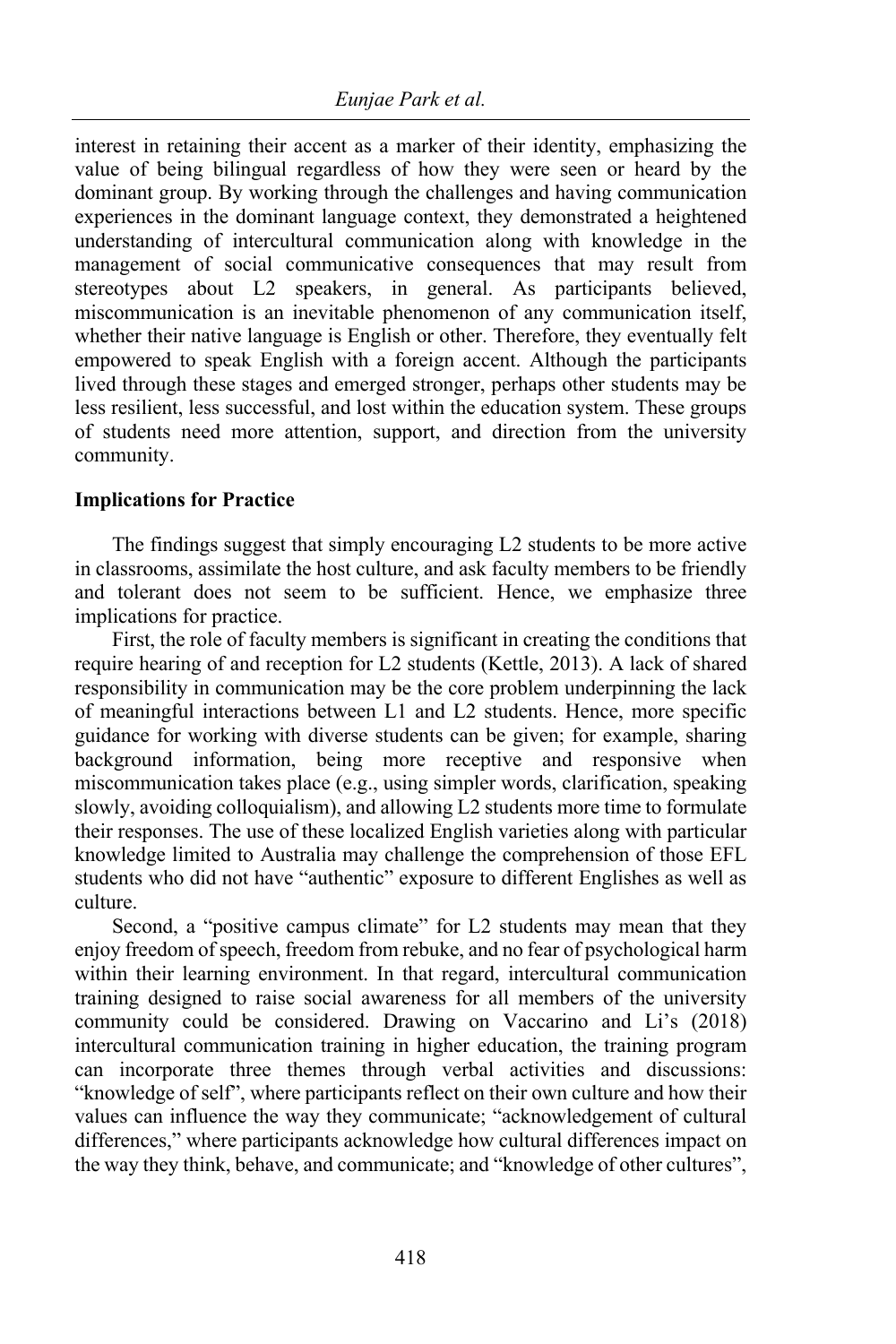where participants appreciate and recognize individuals with values different to their own (p. 4). In addition, some empirical research findings around the difficulties that L2 students face can take place in the form of non-academic reports. These endeavors, in turn, should contribute to creating a more welcoming and accepting campus climate for all international students.

Third, university orientation programs can include a separate session for L2 students. Critical information is often shared during orientations but providing copious amounts of information may not be effective because L2 students may not remember it all. Introducing the challenges that L2 students experience and how they mitigate these challenges (e.g., introducing strategies found in this study, including how to improve language proficiency in real-life contexts) in foreign institutions can also be useful. Understanding the problems associated with intercultural communication, cultural differences, social inclusion, and stability can be half of the solution. If international students are not prepared—in a realistic manner—for what to anticipate and how to cope with new challenges, there may be a significant delay in their adjustment and integration to new learning environments. Employing current L2 international students or graduates as advisors or mentors could be an inspiring and empowering strategy.

## **REFERENCES**

- Australian Government. (2017). *Export income to Australia from international education activity in 2016–2017*. https://internationaleducation.gov. au/research/Research-Snapshots/Documents/Export%20Income%20FY 2016–17.pdf
- Australian Government. (2020). *International student enrolments in Australia 1994–2019*. https://internationaleducation.gov.au/research/International-Student-Data/Documents/INTERNATIONAL%20STUDENT%20DATA/2019/2019 %20Time%20Series%20Graph.pdf
- Bourdieu, P. (1977). The economics of linguistic exchanges. *Social Science Information*, *16*(6), 645–668. https://doi.org/10.1177/053901847701600601
- Bourdieu, P. (1992). *Language and symbolic power*. Polity Press.
- Cohen, L., Manion, L., & Morrison, K. (2018). *Research methods in education* (8th ed.). Routledge.
- Derwing, T., & Munro, M. (2009). Putting accent in its place: Rethinking obstacles to communication. *Language Teaching, 42*(4), 476–490. https://doi.org/10.1017/S026144480800551X
- Dooey, P. (2010). Students' perspectives of an EAP pathway program. *Journal of English for academic purposes, 9*(3), 184–197. https://doi.org/10.1016/ j.jeap.2010.02.013
- Hays, D. G., & Singh, A. A. (2012). *Qualitative inquiry in clinical and educational settings.* Guildford Press.
- Hellstén, M., & Prescott, A. (2004). Learning at university: The international student experience. *International Education Journal, 5*(3), 344–351. https://files.eric.ed.gov/fulltext/EJ903859.pdf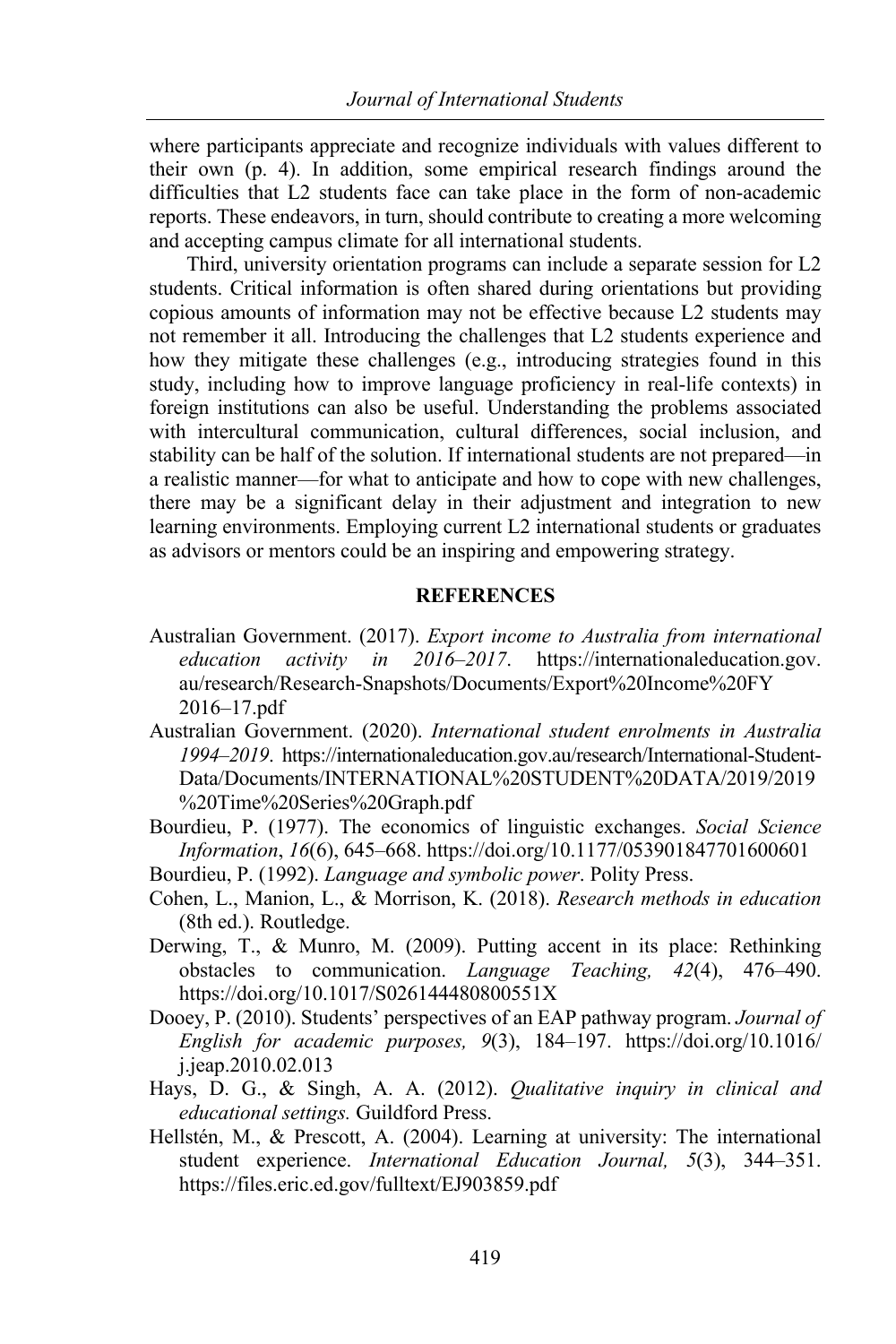- Houshmand, S., Spanierman, L. B., & Tafarodi, R. W. (2014). Excluded and avoided: Racial microaggressions targeting Asian international students in Canada. *Cultural Diversity & Ethnic Minority Psycology, 20*(3), 377–388. https://doi.org/10.1037/a0035404
- Hunley, H. A. (2010). Students' functioning while studying abroad: The impact of psychological distress and loneliness. *International Journal of Intercultural Relations, 34*(4), 386–392. https://doi.org/10.1016/j.ijintrel.2009.08.005
- Jean-Francois, E. (2019). Exploring the perceptions of campus climate and integration strategies used by international students in a US university campus. *Studies in Higher Education, 44*(6), 1–17. https://doi.org/10.1080/03075079. 2017.1416461
- Jenkins, J. (2000). *The phonology of English as an international language*. Oxford University Press.
- Kettle, M. (2013). *The right to a voice and the fight to be heard: The experience of being an ESL user in Australia*. Paper presented at the 13th International Pragmatics Conference (IPrA): Implicit discrimination in public discourse symposium, New Delhi, India.
- Khawaja, N. G., & Stallman, H. M. (2011). Understanding the coping strategies of international students: A qualitative approach. *Australian Journal of Guidance and Counselling, 21*(2), 203–224. https://doi.org/10.1375/ ajgc.21.2.203
- Lippi-Green, R. (2012). *English with an accent: Language, ideology, and discrimination in the United States* (2nd ed.). Routledge.
- Miller, J. (2003). *Audible difference: ESL and social identity in schools*. Multilingual Matters.
- Moon, C. Y., Zhang, S., Larke, P. J., & James, M. C. (2020). We are not all the same: A qualitative analysis of the nuanced differences between Chinese and South Korean international graduate students' experiences in the United States. *Journal of International Students, 10*(1), 28–49. https:// doi.org/10.32674/jis.v10i1.770
- Park. (2016). *Social and educational challenges of international students caused by accented English in the Australian context: A sociolinguistic analysis of linguistic experience* [Master's thesis, Griffith University]. https:// doi.org/10.25904/1912/177
- Patkowski, M. S. (1990). Age and accent in a second language: A reply to James Emil Flege. *Applied Linguistics, 11*(1), 73–89. https://doi.org/10.1093/ applin/11.1.73
- Ryan, J., & Viete, R. (2009). Respectful interactions: Learning with international students in the English-speaking academy. *Teaching in Higher Education, 14*(3), 303–314. https://doi.org/10.1080/13562510902898866
- Sawir, E., Marginson, S., Forbes-Mewett, H., Nyland, C., & Ramia, G. (2012). International student security and English language proficiency. *Journal of Studies in International Education, 16*(5), 434–454. https://doi.org/ 10.1177/1028315311435418